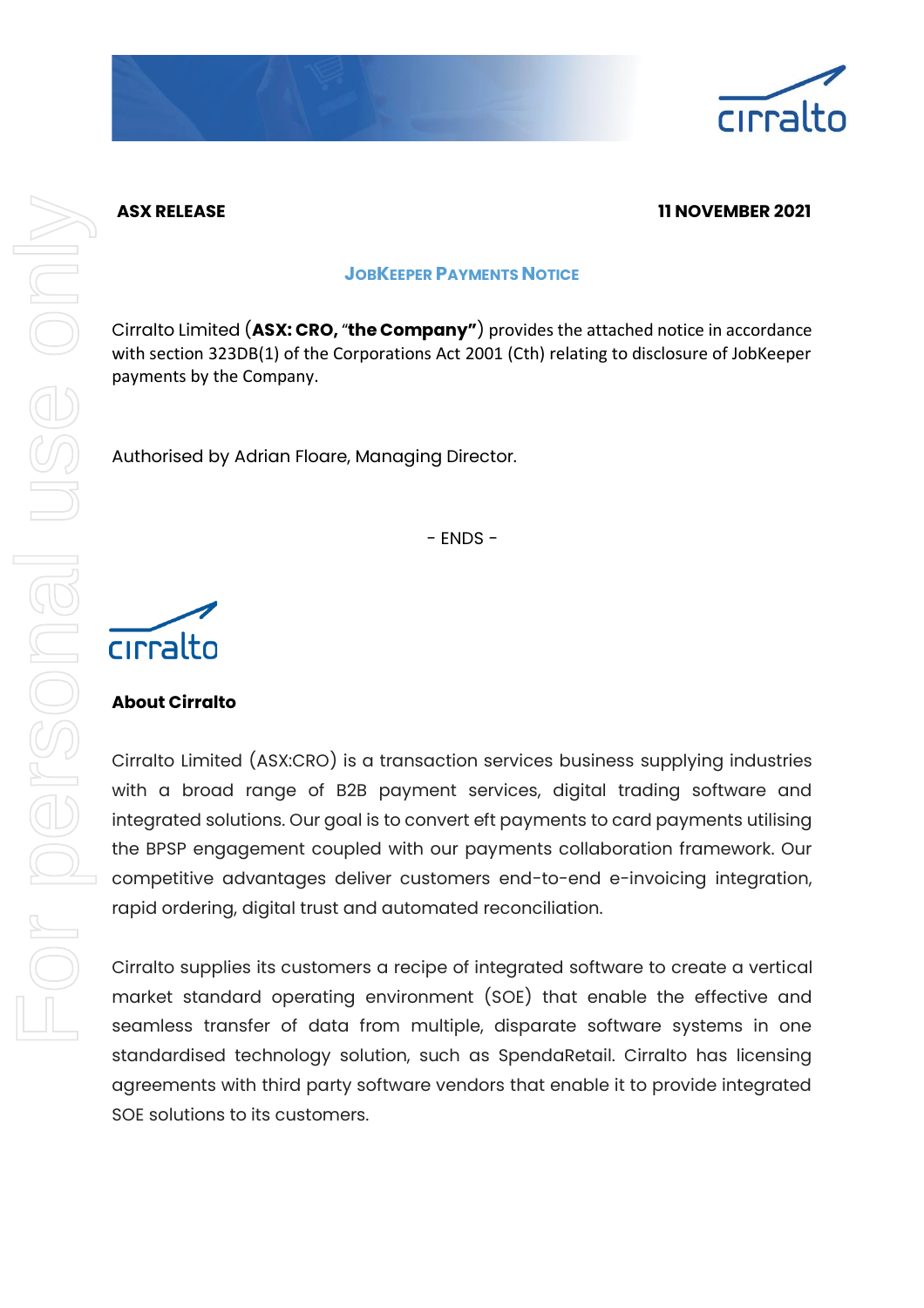For investors seeking information on the Company's activities that relate to marketing, customer events and other acknowledgement of customer activities, this information will be posted to the Company's news section of the website and on social media channels with the handle #getSpenda, active on Twitter, LinkedIn, Instagram and FaceBook.

### **About Spenda**

The Spenda solution is a family of products designed to support businesses in all their day-to-day activities. Unlike other software platforms that offer part of the solution, the Spenda suite improves efficiency and productivity in every area of business and has payments and finance baked into its core functionalities.

The Spenda suite is built on a framework of strong integrations at its core. The backend powerhouse that drives Spenda is an open-auth integration platform that enables customers to sync data across their cloud app ecosystem into their accounting and ERP software.

This engine can push and pull business data such as debtors, creditors, inventory and transactions (purchase orders, invoices, credit notes etc) in real-time or based on user-driven events. With Spenda businesses can connect to their customers and their catalogues to quickly and easily share data.

The Spenda product suite includes software to support; Point of sale, Inventory management, Procurement, Service management, Debt collection, Payment services, eCommerce and Catalogue sharing.

Spenda removes business inefficiencies allowing businesses to do the job once, with no double data entry and removes manual, paper-based processes that are time-consuming and prime to errors. On top of that, the product is mobile, with modules accessible on tablets and phones as well as desktop.

For more information, see<https://www.cirralto.com.au/>

#### **Investor Enquiries**

Please email: [shareholders@cirralto.com.au](mailto:shareholders@cirralto.com.au)